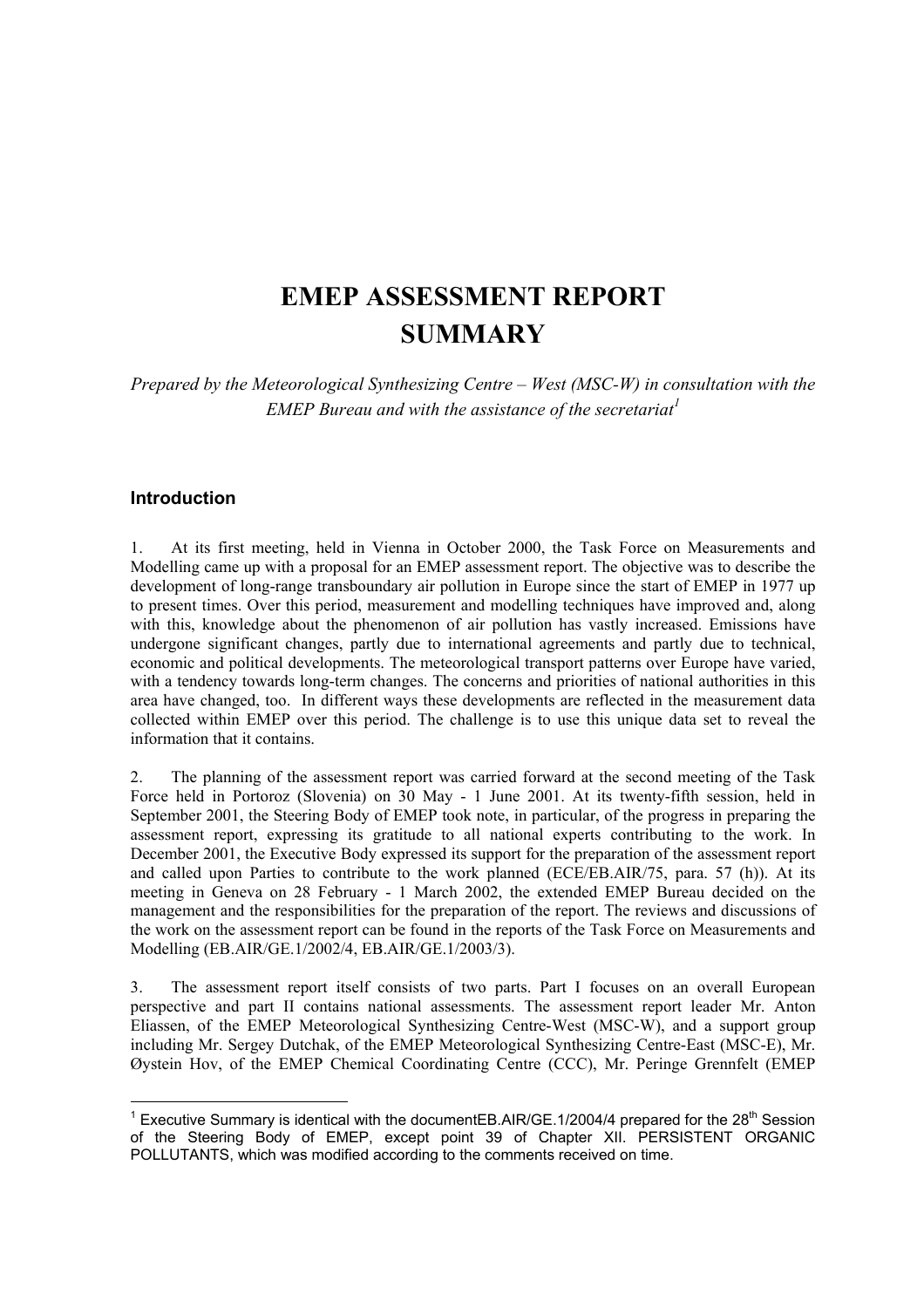Bureau member) and Ms. Sonja Vidic (EMEP Bureau member) had the overall responsibility for the report.

4. An editorial committee, led by Ms. Gun Lövblad (Swedish Environmental Research Institute (IVL)) and including Mr. Dutchak, Ms. Leonor Tarrasón (MSC-W) and Mr. Kjetil Torseth (CCC), was responsible for part I of the report. Part I is based on the material in part II, the work carried out at the EMEP centres and the contributions from invited experts. Part II was written by national experts, in consultation with the EMEP centres. Mr. Jerzy Bartnicki (MSC-W) assisted the assessment report leader and his support group and coordinated the contributions to part II of the report.

5. Part I consists of nine chapters: introduction; sulphur pollution over Europe; nitrogen oxides pollution over Europe; ammonia pollution over Europe 1980-2000; base cations in air and precipitation; ozone; heavy metals; persistent organic components; and particles in the air. Part II includes national contributions from the following EMEP Parties: Austria, Belarus, Croatia, Czech Republic, Denmark, Estonia, Finland, France, Germany, Italy, Latvia, Lithuania, Netherlands, Norway, Poland, Slovakia, Spain, Switzerland, the former Yugoslavia Republic of Macedonia and United Kingdom. National contributions are based on the checked and verified national measurement data, compatible with the corresponding data available in the EMEP/CCC database.

6. The main findings of part I are summarized below.

## **I. BACKGROUND**

7. The discovery of the severe pollution problems associated with sulphur in the atmosphere and in precipitation, combined with its transboundary nature, provided the background for setting up EMEP in 1977. Subsequently, in 1979, the Convention on Long-range Transboundary Air Pollution was adopted with EMEP being subsumed under it. Sulphur was the primary pollutant at the start of the programme, but most other air pollution components with a transboundary character have subsequently been included. Emission control protocols have been negotiated and at present there are agreements to reduce the pollution of sulphur, nitrogen oxides, ammonia, volatile organic compounds, heavy metals and persistent organic pollutants. These compounds cause acidification, eutrophication, ozone formation, enrichment of toxic compounds in the nutrition chains, and they also contribute to damage to human health, vegetation, water and soil ecosystems. EMEP has now been in operation for more than 25 years and has been essential in providing scientific underpinning for the development of effective regional air pollution abatement policy in Europe. Significant emission decreases and considerable environmental improvements have been achieved over this period as a result of emission reductions including those agreed under the various protocols to the Convention.

8. Twenty-five years of measurements of concentrations and deposition as well as model calculations of emissions, transport, atmospheric-chemical conversion and deposition of air pollutants over Europe have been assessed jointly by those countries that are Party to the EMEP Protocol, the EMEP centres and the Swedish International and National Abatement Strategies for Transboundary Air Pollution (ASTA) project. The aim of this report is to summarize the main results of emission abatement over these 25 years. Taking the situation in the 1970s - 1980s as a starting point, it is essential to determine how emissions, concentrations and depositions of these pollutants have developed over time. The report aims to describe trends and to establish whether observed trends can be explained by available knowledge. The assessment also intends to answer the question of what has been achieved and what more remains to be done in terms of environmental protection in view of the forthcoming review and possible revision of protocols.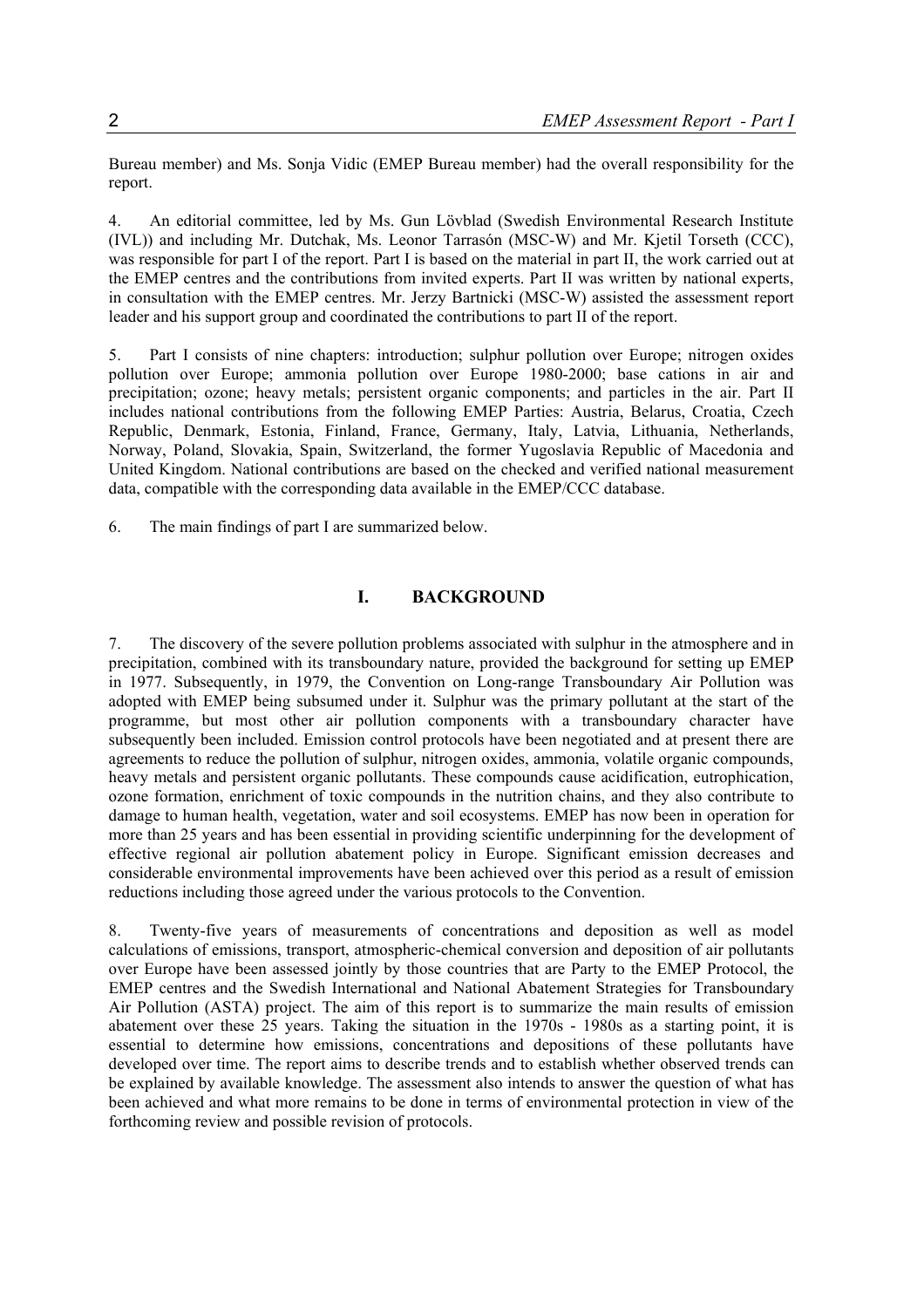## **II. SULPHUR EMISSIONS**

9. Sulphur emissions over Europe have decreased significantly during the past 25 years. From 1980 to 2000 there was a considerable decrease in sulphur emissions over most of Europe. The overall reduction was nearly 70%, but there are large differences in achievements between countries and regions. The largest reductions, near 90%, were achieved in Austria, Germany, Switzerland and the Nordic countries. The smallest reductions were seen in South-Eastern Europe, where emissions on average have decreased by around 40%. In some Mediterranean countries and in Iceland, emissions have even increased.

10. The largest decrease of sulphur emissions took place from 1990 onwards. This was mainly due to the economic restructuring in Eastern Europe, fuel switches and the implementation of efficient abatement measures. For the period 1990-2000 sectoral emission data are also available. These data show that no single sector was responsible for the emission reduction, similar decreases have taken place in most of the main anthropogenic polluting sectors. A sector of growing concern is shipping in international waters, where only small emission reductions have been reported.

# **III. SULPHUR DIOXIDE IN AIR**

11. The sulphur emission decrease has resulted in significantly reduced pollution in the atmosphere and in the environment as a whole. Long-term monitoring data for sulphur compounds are available for large parts of Europe. The data show that sulphur dioxide concentrations have declined roughly in proportion to the sulphur emissions.

12. The monitoring results also show that the frequency as well as the magnitude of episodically high concentrations – pollution episodes, mainly in winter – has decreased. The significant reduction in the number of such episodes during the 1990s is believed to be due to the decrease in emissions. However, more favourable weather with less frequent temperature inversions during winter in the 1990s may also have contributed. This is also reflected in the seasonal variation of the  $SO<sub>2</sub>$  levels. Winter month concentrations have decreased relatively more than summer concentrations of sulphur dioxide, resulting in a less pronounced seasonal variation towards the end of the period.

# **IV. SULPHATE CONCENTRATIONS IN AIR AND PRECIPITATION AND ACID DEPOSITION**

13. Sulphate concentrations in air and precipitation have decreased throughout Europe. This decrease has, however, not been as large as the reduction in sulphur emissions or sulphur dioxide concentrations. Therefore, a relatively large part of the sulphur in air is now present as sulphate. This is most likely a consequence of an approximately constant oxidizing capacity of Europe's atmosphere throughout the period, in combination with a decrease of the compounds to be oxidized. Oxidation of sulphur dioxide is nowadays less oxidant-limited than in the early 1980s, and therefore takes place more efficiently.

14. The decreasing trend of sulphate in precipitation is similar to that of sulphate in the air, and has induced a general increase of pH in precipitation. Another consequence of the reduced sulphate in precipitation is decreased wet deposition of sulphur. Since the air concentrations of sulphur and therefore the dry deposition have decreased, the total deposition of sulphur has fallen all over Europe.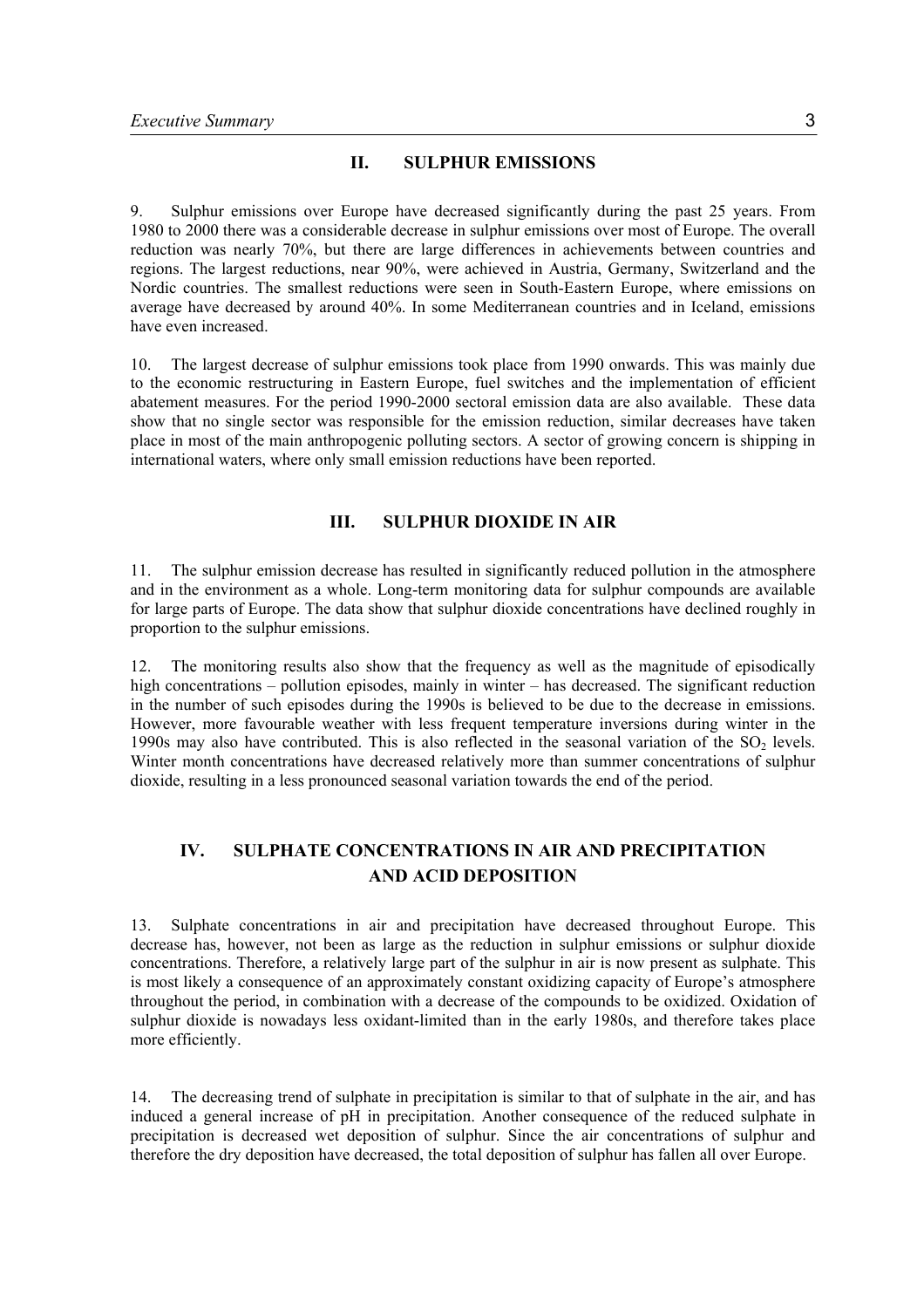15. Both sulphur and nitrogen deposition contribute to acidification of terrestrial ecosystems and surface waters. This acid deposition has decreased over most of Europe and the excess deposition above the critical load for acidity has been significantly reduced. In some areas where acidification has been a problem, the deposition is now below the critical load. However, some areas of excess deposition remain. In order to protect ecosystems against acidification in all of Europe, emissions of acidifying compounds have to fall even further.

# **V. NITROGEN OXIDES EMISSIONS**

16. In parallel to the serious sulphur pollution, increasing emissions of nitrogen oxides from traffic throughout the 1980s was observed as a growing threat. The efforts to cut these emissions started in the mid-1980s, but were not always successful before the mid-1990s. The emission reduction reported so far is smaller than for sulphur. The total decrease in nitrogen oxides emissions is around 25% in the officially reported emission data and around 30% when experts´ estimates for mobile sources are considered. The differences throughout Europe are, however, far more significant than for sulphur.

17. Some countries and regions have succeeded in reducing their  $NO<sub>x</sub>$  emissions by 40-50%. The largest decrease has taken place in Eastern Europe, and is a result of economic restructuring. Germany and Switzerland have also achieved a nearly  $50\%$  reduction in  $NO<sub>x</sub>$  emissions. The decrease in Western Europe is mostly around 30%. In Southern Europe, the emissions have generally not changed. In several Mediterranean countries the  $NO<sub>x</sub>$  emissions have actually increased.

18. The reductions between 1990 and 2000 are due to significantly decreased emissions from stationary combustion in power plants, from industry and from residential heating. These sectors' emissions have fallen by almost 40%. The decrease from the transport sector is similar to the total NOx emission reduction, around 25%. A growing concern is the emissions from shipping in international waters. These emissions increase in importance (20% of the total emission in 2000) when other emissions fall.

# **VI. CONCENTRATIONS OF NITROGEN DIOXIDE AND NITRATE, DEPOSITION OF OXIDIZED NITROGEN**

19. Since the emission reductions in nitrogen oxides vary considerably from country to country, so do the trends for nitrogen oxides in air and for nitrate deposition. The trend evaluation is further complicated by the fact that there are fewer long-term monitoring data available than for sulphur. In several countries, the  $NO<sub>2</sub>$  trends observed are in line with the national emission reduction. The largest NO<sub>2</sub> decreases are seen at EMEP sites in Central European countries such as the Czech Republic, Slovakia and Germany, mostly due to restructuring of the energy and industrial sectors. Large decreases are also seen in Switzerland and the United Kingdom. Around a 30% reduction has taken place in many countries including the Nordic countries, Italy and the Netherlands. Tight emission standards for vehicles, which led for example to the introduction of catalytic converters on cars, has been a major cause of decreasing  $NO<sub>x</sub>$  emissions even if part of the effect has been counteracted by increasing traffic.

20. Just as for sulphur, the most oxidized nitrogen compound - nitrate - shows a less pronounced decreasing trend. This has a similar explanation as for sulphur; reduced emissions together with a relatively stable oxidizing capacity give less oxidant limitation and therefore a more efficient oxidation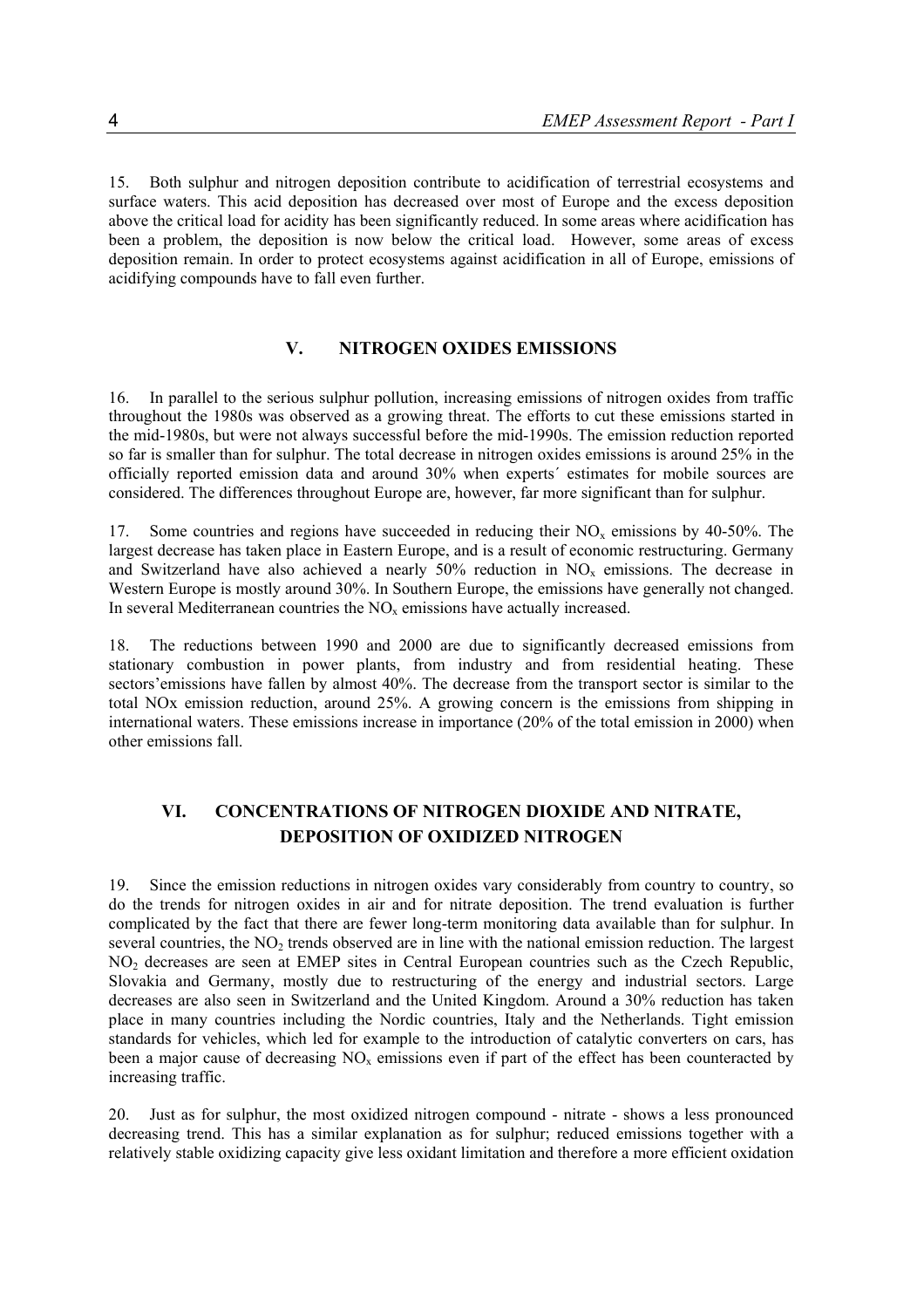process. Long-term monitoring data to support this hypothesis are, however, largely lacking. The few data available show decreases of 20-30% for total nitrate in air at sites in the Nordic countries and the United Kingdom. Nitrate in precipitation has decreased in a similar way at most sites, even though inter-annual variations are large.

21. Deposition of oxidized nitrogen has decreased due to lower concentrations in air and precipitation. Together with decreasing deposition of ammonium, the total nitrogen deposition has decreased. The nitrogen deposition is now in many areas approaching the critical loads for euthrophication. Areas of exceedance, as well as the magnitude of exceedance above the critical load, are decreasing. But, as for sulphur, the efforts to cut emissions must be continued in order to protect terrestrial and marine ecosystems.

#### **VII. AMMONIA EMISSIONS AND DEPOSITIONS OF AMMONIUM**

22. Ammonia is mainly emitted from agricultural activities. These emissions introduce - as a total over Europe - amounts of nitrogen into the atmosphere similar to the nitrogen emitted via nitrogen oxides. When deposited, the nitrogen from ammonia will contribute to the acidification and euthophication of ecosystems in the same way as nitrogen oxides. The emissions of ammonia have decreased by approximately 20% in Europe overall, but there are large differences between regions. The largest reductions are reported in Central and East European countries such as the Baltic States, the Czech Republic, Hungary, Poland, the Russian Federation and Slovakia. In most other parts of Europe the decrease has been around 10%. In Southern Europe the emissions have been more or less constant for the past 10 years.

23. The levels of ammonium in Europe vary between regions with a deposition maximum in North-Western Europe. The ammonium concentrations in air and precipitation by and large show trends similar to those for nitrate in air and precipitation. This is reasonable, since the decreases in ammonia and nitrogen oxide emissions are similar on the European scale. Looking at trends of ammonia and nitrate concentrations in individual countries, these are more similar to what the corresponding national emission trends would suggest. The explanation of this phenomenon is not straightforward.

# **VIIl. BASE CATIONS**

24. Base cations influence the acidification of ecosystems. A large deposition of base cations counteracts acidification. Similarly, the acidification process causes leaching of base cations from the soil. Base cations are emitted to the atmosphere as particles from several different types of anthropogenic sources. Many base cations in the environment have, however, a natural origin such as wind-blown dust.

25. The deposition of base cations has decreased over the past 25-30 years. In Western Europe there was a significant decrease in anthropogenic base cation emissions already during the 1970s. In the early 1990s, with the closing of many lignite-fired power stations and many other significant emitters such as iron and steel works and other industrial plants and the implementation of effective abatement technologies, a second reduction in particulate base cation emissions took place.

26. It is important to improve the quantification of base cation deposition and its trends over Europe. This would lead to more accurate estimates of critical loads and support studies of ecosystem recovery from acidification. Wet deposition data from EMEP measurements have been crucial to obtain the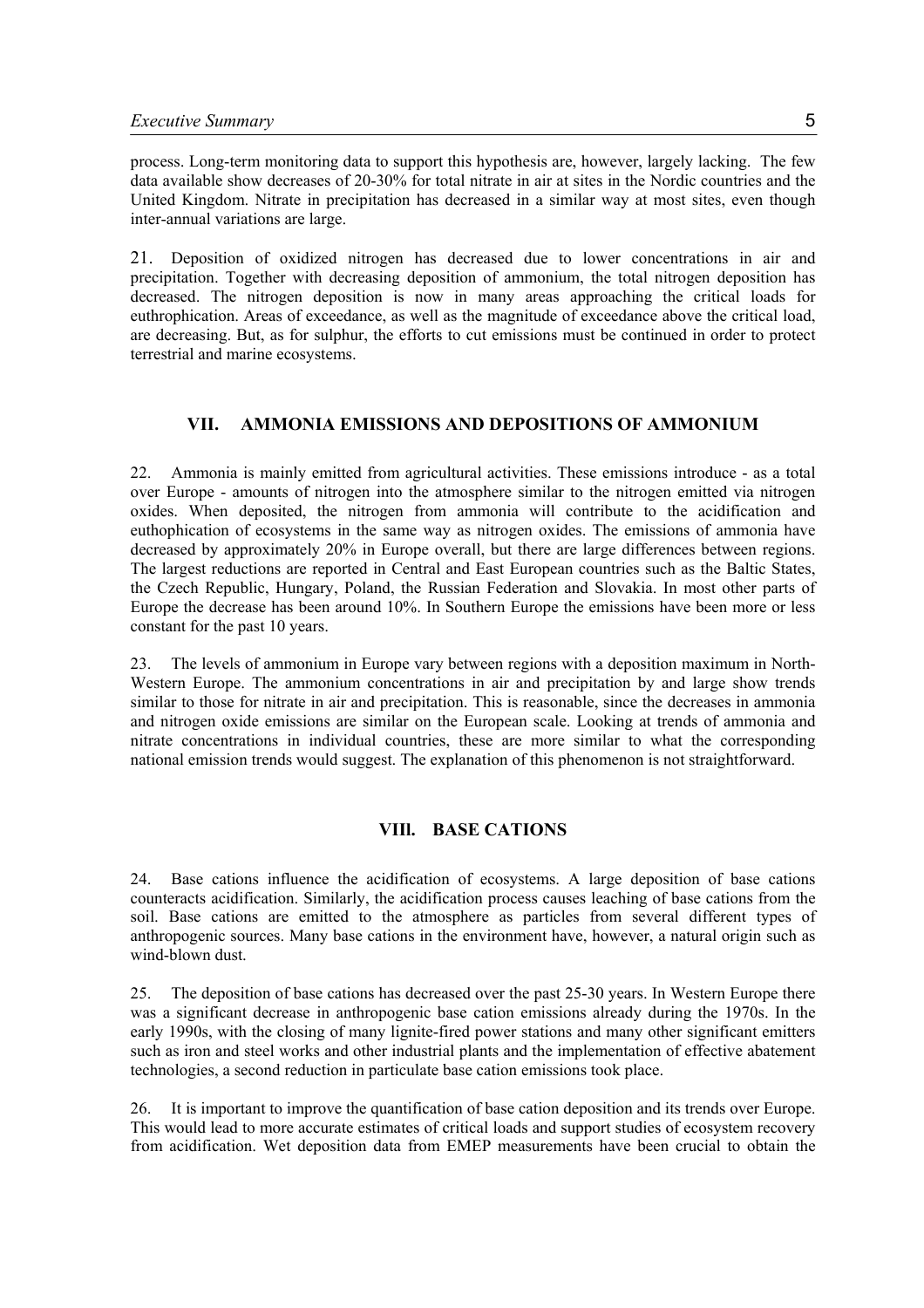crude estimates available at present However, more measurements as well as novel modelling efforts could improve these estimates.

#### **IX. PARTICLES IN AIR**

27. "Particles in air" is a parameter of growing concern over Europe. Atmospheric particulate matter (PM) was for a long time considered to be a local pollution problem, but growing awareness of its transboundary nature led to its inclusion in EMEP monitoring in the late 1990s. Since then,  $PM_{10}$ (particulate matter <10µm) measurements have been reported to EMEP from an increasing number of sites. The available monitoring data indicate that the present levels in rural areas can be around 20  $\mu$ g/m<sup>3</sup> or even higher. Such levels can cause serious health effects.

28. PM is complex. Particles exist over a wide size range, from a few nanometres to several micrometres, can have quite different physical and chemical characteristics, and originate from a number of different anthropogenic and natural sources. Particles are emitted directly, as well as indirectly, i.e. formed in the air from reactions between gaseous compounds. Primary PM emission data are so far not sufficiently reported by countries. Data are available only for recent years.

29. National and international studies suggest that there have been substantial reductions in particle emissions. Although PM monitoring from sites in different countries is not always comparable, the data on PM mass (including total suspended particles and  $PM_{10}$ ) and soot/black smoke show that concentrations decreased considerably in the past decade. The partial particle mass due to sulphate, nitrate and ammonium has also decreased, but not in proportion to the emissions reductions of  $SO<sub>2</sub>$ , NOx and ammonia. Furthermore, the origin of the particle mass consisting of organic compounds is not completely known. This makes it difficult to assess the response of particle concentrations to changes in emissions. Clearly, improved knowledge of the origin and processes involved in the generation of particles will be necessary to refine the development of effective international control strategies. Improving PM emission inventories, monitoring and modelling will be an important issue for EMEP in the years to come.

# **X. SURFACE OZONE**

30. Threshold values for the protection of vegetation and human health from ozone damage are currently exceeded over large parts of the continent. The ozone levels and exceedances are generally highest in Central and Southern Europe. Based on the AOT40 concept (accumulated ozone exposure over the threshold of 40 parts per billion by volume (ppbv)), the critical level for crops and seminatural vegetation is exceeded over most of Europe except to the far North and North-West, while the exceedance of the critical level for forests is confined to the European mainland. The highest values represent a six-fold exceedance of the critical level for crops and semi-natural vegetation and a threefold exceedance of the critical level for forests. However, these exceedances cannot be directly translated into economic losses. In addition, new flux-based approaches are being established, and they may provide a different picture.

31. Long-term trends in ozone and the causes of these trends are difficult to assess for many reasons. Firstly, ozone in air is a pollutant formed by photochemical reactions between nitrogen oxides and volatile organic compounds and thus closely linked to the regional weather conditions from year to year. Secondly, the hemispheric background concentration of ozone, determined by emissions and physical processes outside Europe, is an important contributor to the European ozone problem.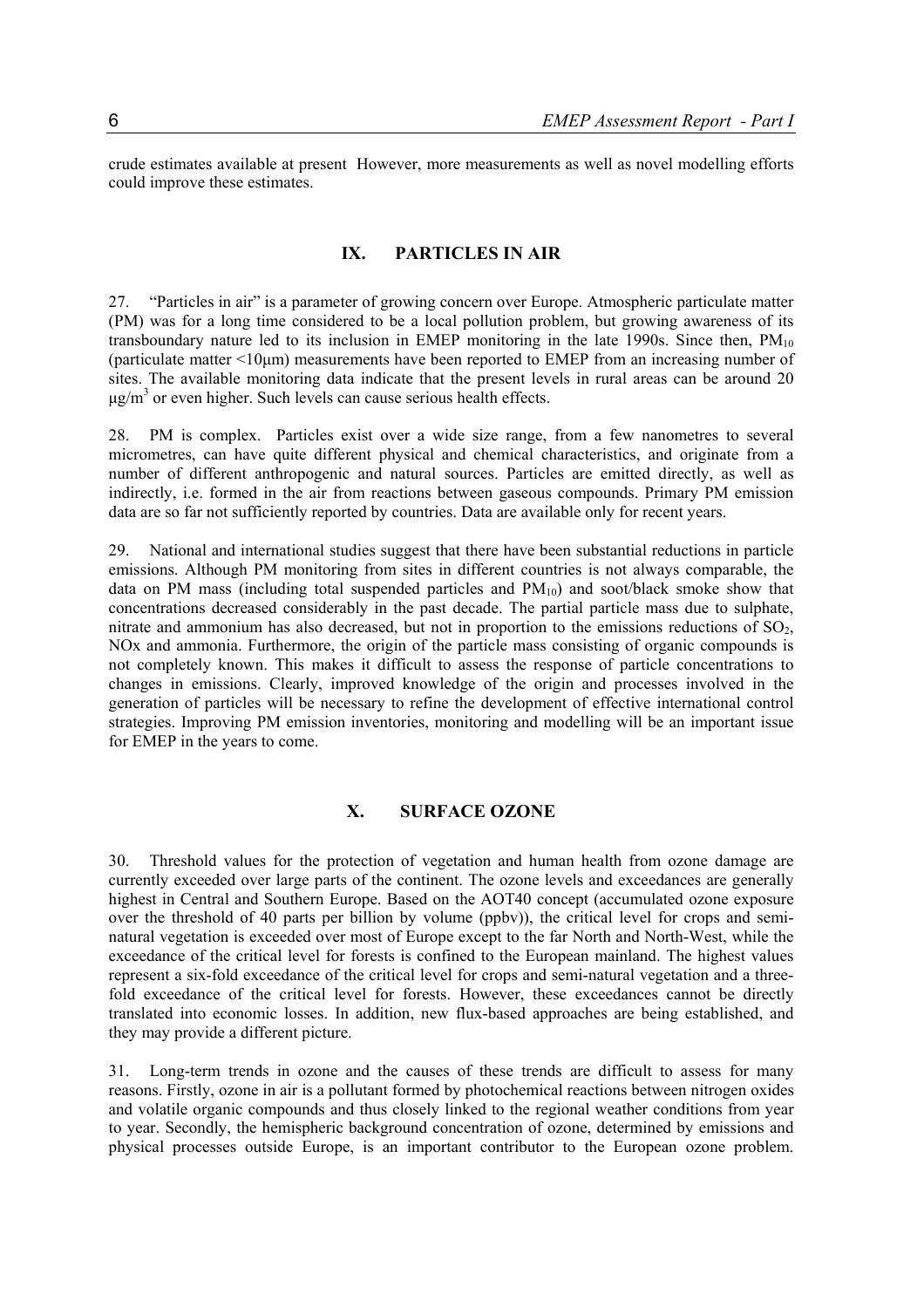Finally, only in certain areas of Europe are the monitoring time series of ozone and its main precursor substances long enough to detect long-term trends and their possible underlying causes with sufficient significance.

32. Nevertheless, a reduction in peak ozone values during the 1990s is reported from several regions in Europe, while there is no clear trend in the exceedances of the critical level (expressed as AOT40). Stations in the North and West report increasing hemispheric background concentrations of 0.3-0.5 ppbv year-1. The declining trend of the peak values is to some extent counterbalanced by the gradual rise in background ozone and may also be counteracted by climatic change giving higher risks of hot and ozone-rich summers.

33. The reduction in peak ozone values is in line with model predictions based on the decreased precursor emissions in Europe and is a very likely result of this emission abatement. On the other hand, the fact that long-term exposure indexes such as AOT40 are not significantly changed reflects that intermediate ozone concentrations are much more difficult to reduce. The counteracting influence from an increasing background may also counteract the effect of European emission reductions.

34. Further policies to reduce the emission of all ozone precursors including the cross-continental, hemispherical perspective will be necessary to reduce the harmful effects from ozone on the environment, crops and human health.

# **XI. HEAVY METALS**

35. Human activities have drastically changed the biogeochemical cycles and balance of most heavy metals. The main anthropogenic sources of heavy metals are various industrial processes, mining, foundries, smelters, combustion and petrol. The heavy metals of most concern to the Convention and covered by its Protocol on Heavy Metals are mercury (Hg), cadmium (Cd) and lead (Pb). The emissions and concentrations of lead in air and deposition decreased by 60-70% between 1990 and 2000. The decrease is due to the phasing-out of leaded petrol all over Europe. The emissions and concentrations of cadmium in air and deposition decreased by 30-40% between 1990 and 2000. This decrease in Cd emissions is mostly related to the use of highly efficient emission control in Europe to reduce the emissions of particles. For the period from 1990 to 2000 anthropogenic emissions of mercury in Europe were cut by 50%. Over the same period depositions decreased roughly by one third. The main reason for this was the introduction of flue gas desulphurization in European power plants which removed not only sulphur dioxide but also gaseous Hg.

36. Pollution levels of lead, cadmium and mercury are assessed on the basis of modelling supported by monitoring. The number of monitoring sites has increased steadily to 69 in 2001. Among those, 22 sites provided data on heavy metals both in air and precipitation; Hg was measured at 15 sites.

37. Reductions in emissions and depositions from 1990 – 2000 differ significantly between countries. In some countries emissions and depositions even increased, while emissions of lead have been reduced more than 10-fold in some countries. Despite the overall reductions, the contribution of transboundary transport remains considerable in most European countries. In many countries, transboundary emissions account for the bulk of the depositions.

38. As mercury is a hemispheric or even global pollutant, its transport is evaluated not only for Europe, but for the Northern hemisphere. The contribution from non-European sources to mercury depositions varies from less than 25% to 60% in different parts of Europe. Further work on heavy metal pollution will be carried out in close collaboration with the effects community (Working Group